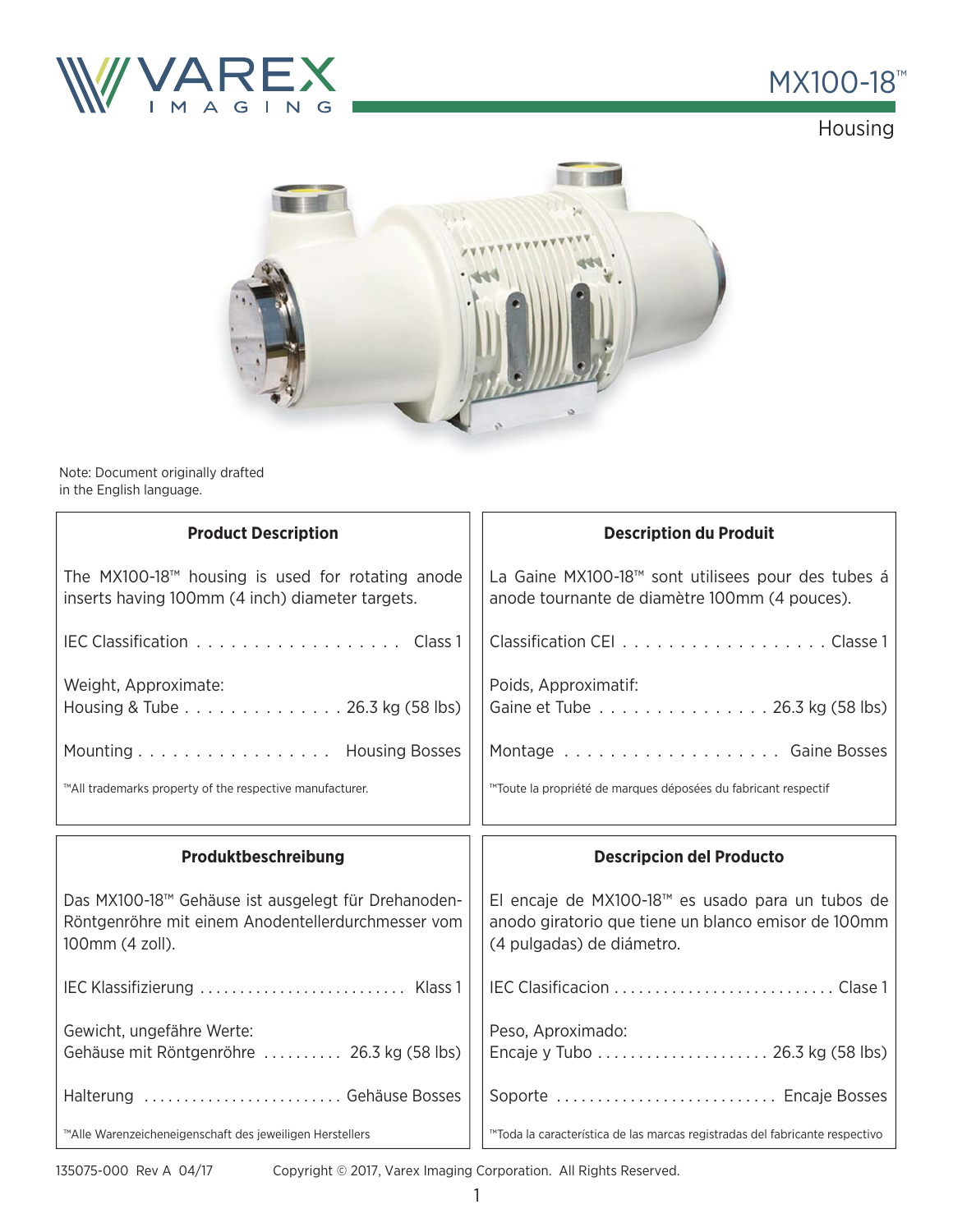

| <b>Product Description</b>                                                                      | <b>Description du Produit</b>                                                                                                    |
|-------------------------------------------------------------------------------------------------|----------------------------------------------------------------------------------------------------------------------------------|
|                                                                                                 | Diffèrence de potentiel maximum  150 kV<br>Entre Grille et Cathode.(sí necessaire)  -4 kV                                        |
| <b>Grid Control Voltages:</b><br>Typical Bias Voltage for Cutoff at 150 kV  - 3600 Vdc          | Potentiel de controle de grille:<br>Voltage typique pour coupure et 150 kV  -3600 Vcc                                            |
| Maximum X-Ray Tube Assembly Heat Content 1,110 kJ (1,554 kHU)                                   | Capacité thermique de la gaine  1,110 kJ (1,554 kUC)                                                                             |
| Maximum Continuous Heat Dissipation                                                             | Dissipation thermique continue de la gaine<br>avec Échangeur de Chaleur  740 W (1,036 UC/sec)                                    |
| Maximum Housing Temperature  85°C                                                               | Température maximale de la gaine  85°C                                                                                           |
| X-Ray Tube Assembly                                                                             | Ensemble Radiogéne                                                                                                               |
| Loading Factors for Leakage Radiation  150 kV, 4.0 mA                                           | Technique de mesure du courant de fuite 150 kV, 4,0 mA                                                                           |
| Temperature Limits for Storage and Transport  -9°C to +70°C<br>Pressure Switch  Normally Closed | Limites de Température Pour le Transport et Pour L'Emmasinage<br>Limites de pression atmosphérique  70 kPa à 106 kPa             |
| 1A @ 125 Vac or 30 Vdc<br>X-Ray Tube Assembly (Complies to)  IEC 60601-2-28                     | Interrupteur de Pression  Normalement Fermé<br>1A a 125 Vca ou 30 Vcc<br>Les ensembles gaine/tube (Conforme aux)  CEI 60601-2-28 |
|                                                                                                 |                                                                                                                                  |
| Produktbeschreibung                                                                             | <b>Descripcion del Producto</b>                                                                                                  |
| Gitter zu Kathode (Im Anwendungsfall)  -4 kV                                                    | Voltaje de diferencia maxima  150 kV                                                                                             |
| Gittersteuerspannungen<br>Typische Vorspannung für Abschaltung bei 150 kV  -3600 Vdc            | Voltaje de Rejillas Controlada:<br>Voltaje controlado tipico con interruptor a 150 kV  -3600 Vdc                                 |
| Wärmespeicherkapazitat des Gehäuses  1,110 kJ (1,554 kHU)                                       | Capacidad del almacenaje termal de encaje  1,110 kJ (1,554 kHU)                                                                  |
| Maximale Wärmeverteilung<br>mit Wärmetauscher  740 W (1,036 HU/sek)                             | Difusion del calor continuo del encaje                                                                                           |
| Maximale Gehäusetemperatur  85°C                                                                | Temperatura máxima de la encaje  85°C                                                                                            |
| Eigenfilterwert des Röntgenstrahlers  0.7mm Al IEC 60522                                        | Ensamblaje de Tubo de Rayos X                                                                                                    |
| Lecktechnikfaktoren  150 kV, 4.0 mA                                                             |                                                                                                                                  |
| Temperaturgrenzen für Aufbewahrung und Transport -9°C zu +70°C                                  | Escape tecnico factor  150 kV, 4.0 mA                                                                                            |
|                                                                                                 | Temperatura Limitada de Almacen y Transporte  -9°C a +70°C                                                                       |
|                                                                                                 | Límites de la presión atmosférica  70 kPa a 106 kPa                                                                              |
| 1A @ 125 Vac oder 30 Vdc<br>Röntgenstrahler (Enstprechen)  IEC 60601-2-28                       | Interruptor de Presión  Normalmente Cerrado<br>1A @ 125 Vac o 30 Vdc                                                             |

Copyright © 2017, Varex Imaging Corporation. All Rights Reserved.

. . . . . . . . . . . . . . . . . . . . . . . . . . . . . . . . . . . . . . . . . . . . . . . IEC 601-2-28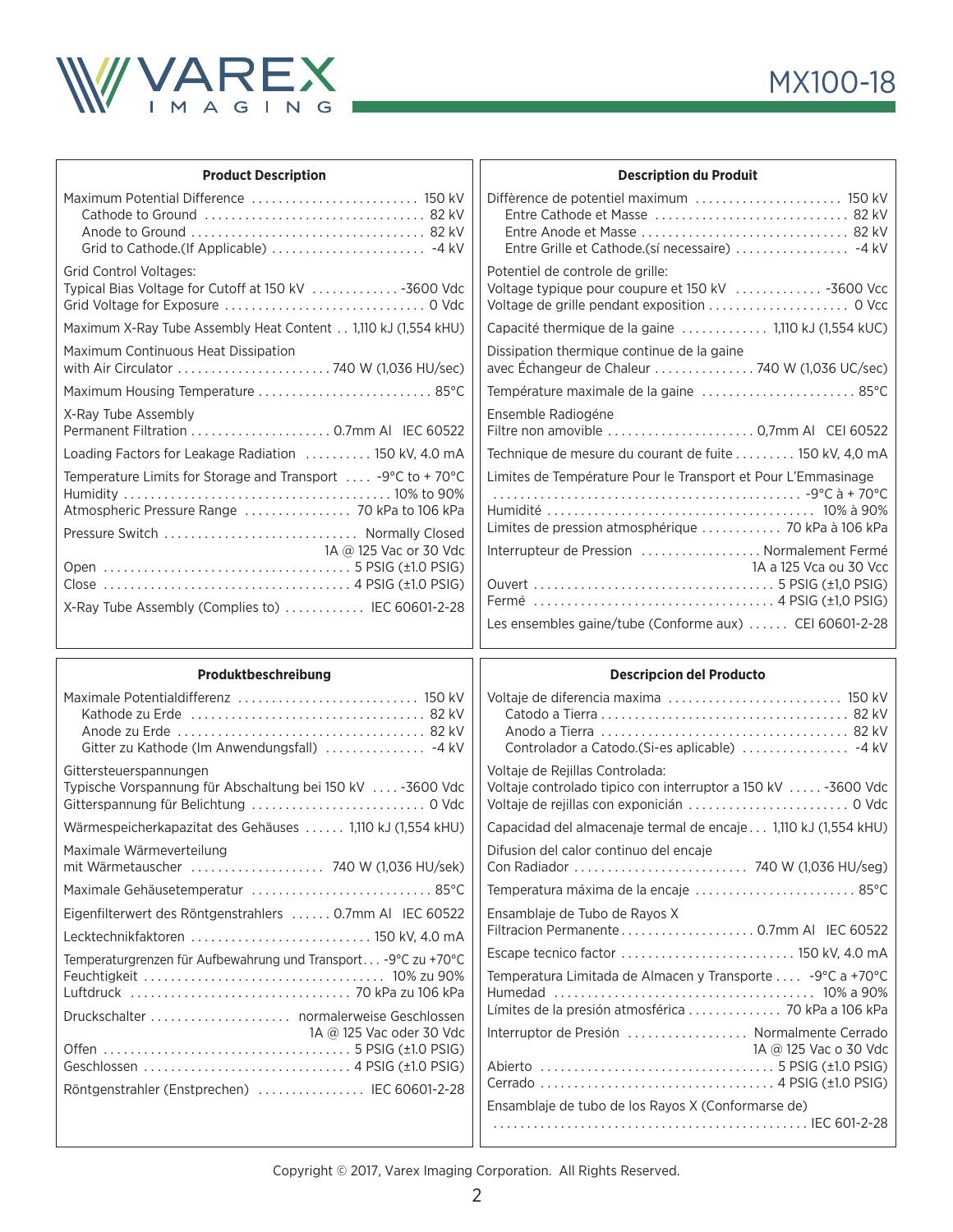

## MX100-18

Housing Outline Drawing Dessin d' Encombrement de la Gaine Mabseichnungen des Gehäuses Esquema Detallado del Encaje Dimensions are for reference only

Les dimensions sont pour la référence seulement Maße sind als nur Referenz Las dimensiones están para la referencia solamente



| <b>DIMENSIONAL DATA</b> |               |                    |  |  |
|-------------------------|---------------|--------------------|--|--|
|                         | <b>INCHES</b> | <b>MILLIMETERS</b> |  |  |
| A                       | 11.76         | 298.7              |  |  |
| B                       | 9.40          | 238.8              |  |  |
| C                       | 5.89          | 148.5              |  |  |
| D                       | 8.60          | 218.4              |  |  |
| Е                       | 20.75         | 527.1              |  |  |
| F                       | 10.38         | 263.7              |  |  |
| G                       | 8.00          | 203.2              |  |  |
| Н                       | 4.52          | 114.8              |  |  |
| J                       | 4.60          | 116.8              |  |  |
| K                       | 3.91          | 99.3               |  |  |
| L                       | 3.90          | 99.1               |  |  |
| М                       | 1.60          | 40.6               |  |  |



Copyright © 2017, Varex Imaging Corporation. All Rights Reserved.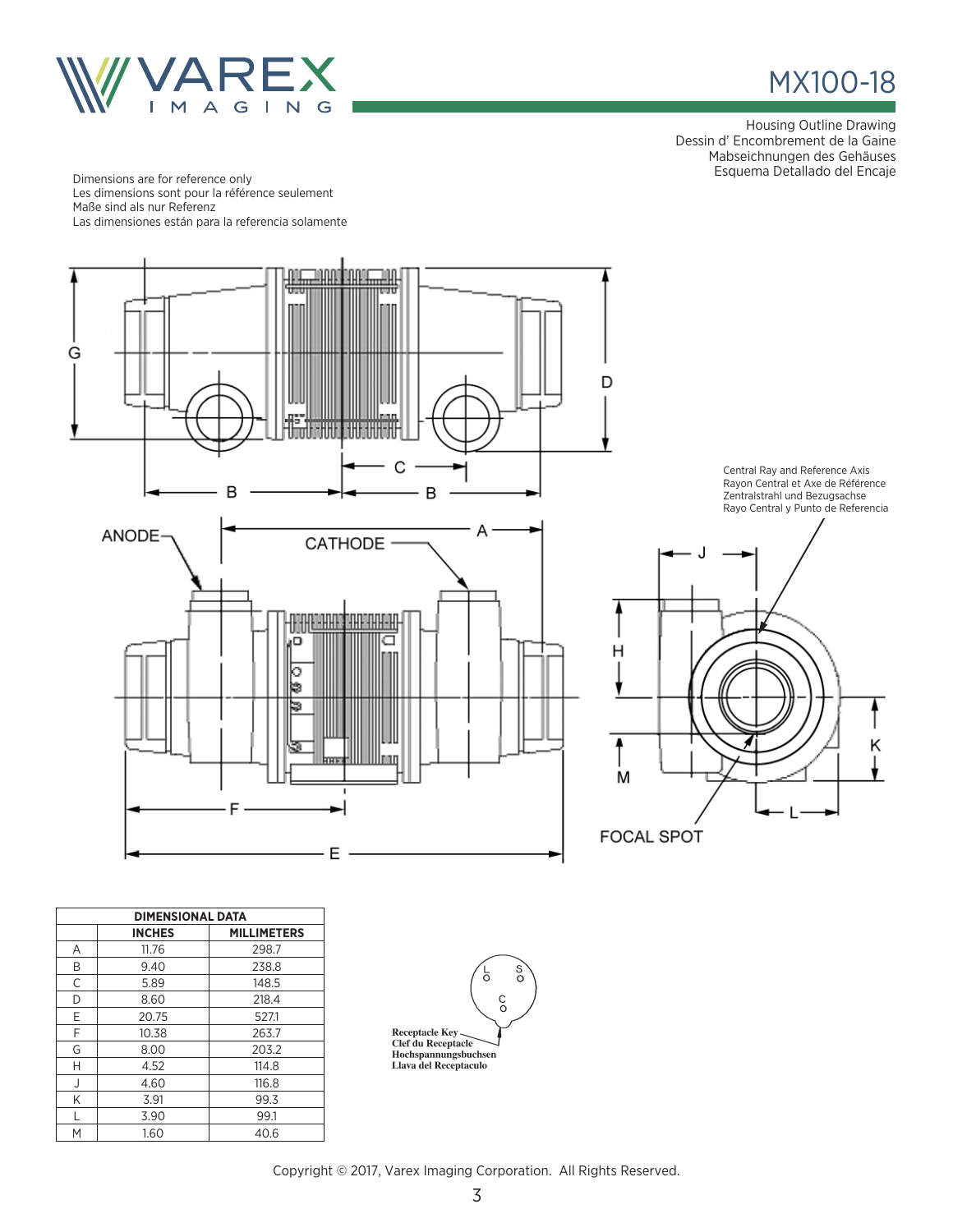

## MX100-18

Stator Ratings and Characteristics Spécificités et Caractéristiques du Stator Statornennleistungen und Merkmale Caracteristicas y Clarificacion de la Bovina

| 6 Position Terminal Strip                                                                                                                                      |                                                                                                                                                                                                                          | 8 Position Terminal Strip                                                                                                                                                                                                            |                                                                                                                                                                                                                          |  |
|----------------------------------------------------------------------------------------------------------------------------------------------------------------|--------------------------------------------------------------------------------------------------------------------------------------------------------------------------------------------------------------------------|--------------------------------------------------------------------------------------------------------------------------------------------------------------------------------------------------------------------------------------|--------------------------------------------------------------------------------------------------------------------------------------------------------------------------------------------------------------------------|--|
| Thermal Switch **<br>S1<br><b>BLK</b><br>BLK,<br>TB1<br><b>PILOT</b><br><b>LIGHT</b><br><b>RED</b><br>PUMP ***                                                 | <b>BLK</b><br>6<br>TB1<br><b>BLU</b><br>5<br>FAN<br><b>BLU</b><br><b>RED</b>                                                                                                                                             | Thermal Switch **<br>S1<br>6<br><b>BLK</b><br>BLU<br>PILOT<br>FAN)<br><b>LIGHT</b><br>lblu<br>PUMP <sup>***</sup>                                                                                                                    |                                                                                                                                                                                                                          |  |
| <b>STATOR</b><br><b>BLK</b><br><b>BLK</b><br><b>STATOR</b><br><b>GRN</b><br>GRN<br>O <sup>3</sup><br><b>WHT</b><br><b>WHT</b><br><u>I</u> N.C.<br>N.C.         |                                                                                                                                                                                                                          |                                                                                                                                                                                                                                      |                                                                                                                                                                                                                          |  |
| N.C.<br>C.<br>PRESSURE SW.<br>NOTE:<br><b>STRIP AND SOLDER</b><br>DIRECTLY TO SW.<br>.N.C —                                                                    | 7<br>8<br>N.C.                                                                                                                                                                                                           | <b>Stator Drive Frequency</b><br>Statorantrieb Frequenz<br>O<br>N.C.<br>c.<br>Pressure Sw.                                                                                                                                           | Fréquence d'entraînement du stator<br><b>RPM</b><br>Frecuencia de la impulsión del estator<br>50/60 Hz<br>2800/3400 ±10%<br>150/180 Hz<br>8200/9600 ±10%                                                                 |  |
| Note:<br>Check wiring of tube and change as<br>necessary to make it look like above<br>diagram.<br>** Used on tubes with 2 speed fans<br>***May not be present | <b>Remarque:</b><br>Vérifiez le câblage du tube et changez<br>selon les besoins pour ressembler au di-<br>agramme ci-dessus.<br>**Utilisé sur des tubes avec ventilateurs de<br>2 vitesse<br>***Ne peut pas être présent | Anmerkungen:<br>Überprüfen Sie Berdrahtung des Schlauch-<br>es und ändern Sie wie benötigt, wie oben<br>genanntes Diagramm auszusehen<br>**Verwendet auf Röhre mit 2 Geschwind-<br>igkeit Ventilatoren<br>***Mag nicht anwesend sein | Nota:<br>Compruebe los conectiones del tubo y<br>cambie como sea necesario para hacerle<br>parecer al diagrama anterior.<br>**Utilizado en los tubos con ventiladores<br>de 2 velocidad<br>***Puede que no este presente |  |
| <b>Stator Coil Resistance:</b><br>$23/23/46 \Omega$                                                                                                            | Résistance de la bobine du stator:<br>(résistance ohmique)                                                                                                                                                               | <b>Stator - Spulenwiderstand</b><br>$23/23/46 \Omega$                                                                                                                                                                                | Resistencia del Rollo de la Bovina:<br>$23/23/46 \Omega$                                                                                                                                                                 |  |
| Voltage:<br>Start<br>Run<br>60Hz<br><b>230 VAC</b><br>75 VAC<br>180Hz<br>400 VAC<br>85 VAC                                                                     | $23/23/46 \Omega$<br>Voltage:<br>Démarrage Entretien<br><b>230 VAC</b><br>60Hz<br>75 VAC<br>180Hz<br><b>400 VAC</b><br>85 VAC                                                                                            | Spannung:<br>Weiterlauf<br>Anlauf<br>60Hz<br><b>230 VAC</b><br>75 VAC<br>180Hz<br>400 VAC<br>85 VAC                                                                                                                                  | Voltaje:<br><b>Empezar Funcionar</b><br>60Hz<br><b>230 VAC</b><br>75 VAC<br>180Hz<br>400 VAC<br>85 VAC                                                                                                                   |  |
| Amperes:<br><u>Start</u><br><b>Run</b><br>6.3 A<br>60 Hz<br>1.5A<br>180 Hz<br>10.3 A<br>2.4A                                                                   | Démarrage Entretien<br>Ampère:<br>60 Hz<br>6.3 A<br>1.5A<br>180 Hz<br>10.3 A<br>2.4 A                                                                                                                                    | Amperes:<br>Anlauf<br>Weiterlauf<br>60 Hz<br>6.3 A<br>1.5A<br>180 Hz<br>10.3 A<br>2.4 A                                                                                                                                              | <b>Amperios:</b><br><b>Empezar Funcionar</b><br>60 Hz<br>6.3 A<br>1.5A<br>180 Hz<br>10.3 A<br>2.4 A                                                                                                                      |  |
| <b>Time to Full Speed:</b><br>60 Hz<br>0-3000 RPM .98 sec.<br>180 Hz<br>0-9000 RPM 1.33 sec.                                                                   | Temps our atteindre la vitesse maximum:<br>60Hz<br>0-3000 trs./mn .98 sec.<br>180 Hz<br>0-9000 trs./mn 1.33 sec.                                                                                                         | Hochlaufzeit:<br>60 Hz<br>0-3000 U/mn .98 sek.<br>180 Hz<br>0-9000 U/mn 1.33 sek.                                                                                                                                                    | Tiempo Para la Velocidad Maxima:<br>60 Hz<br>0-3000 RPM .98 seg.<br>180 Hz<br>0-9000 RPM 1.33 seg.                                                                                                                       |  |
| 106 VDC<br><b>Brake Voltage</b>                                                                                                                                | 106 VDC<br><b>Tension de Frein</b>                                                                                                                                                                                       | <b>BremsenSpannung</b><br>106 VDC                                                                                                                                                                                                    | 106 VDC<br>Voltaje del Freno                                                                                                                                                                                             |  |
| 2 sec.<br>Low Speed Time<br>High Speed Time<br>3.5 sec.                                                                                                        | Temps Á vitesse réduite<br>2 sec.<br>Temps Á grande vitesse<br>3.5 sec.                                                                                                                                                  | NiedrigGeschwindigkeitsZeit<br>2 sek.<br>HochGeschwindigkeitsZeit<br>3.5 sek.                                                                                                                                                        | Tiempo Bajo De la velocidad<br>2 seg.<br>Tiempo De alta velocidad<br>3.5 seg.                                                                                                                                            |  |

Copyright © 2017, Varex Imaging Corporation. All Rights Reserved.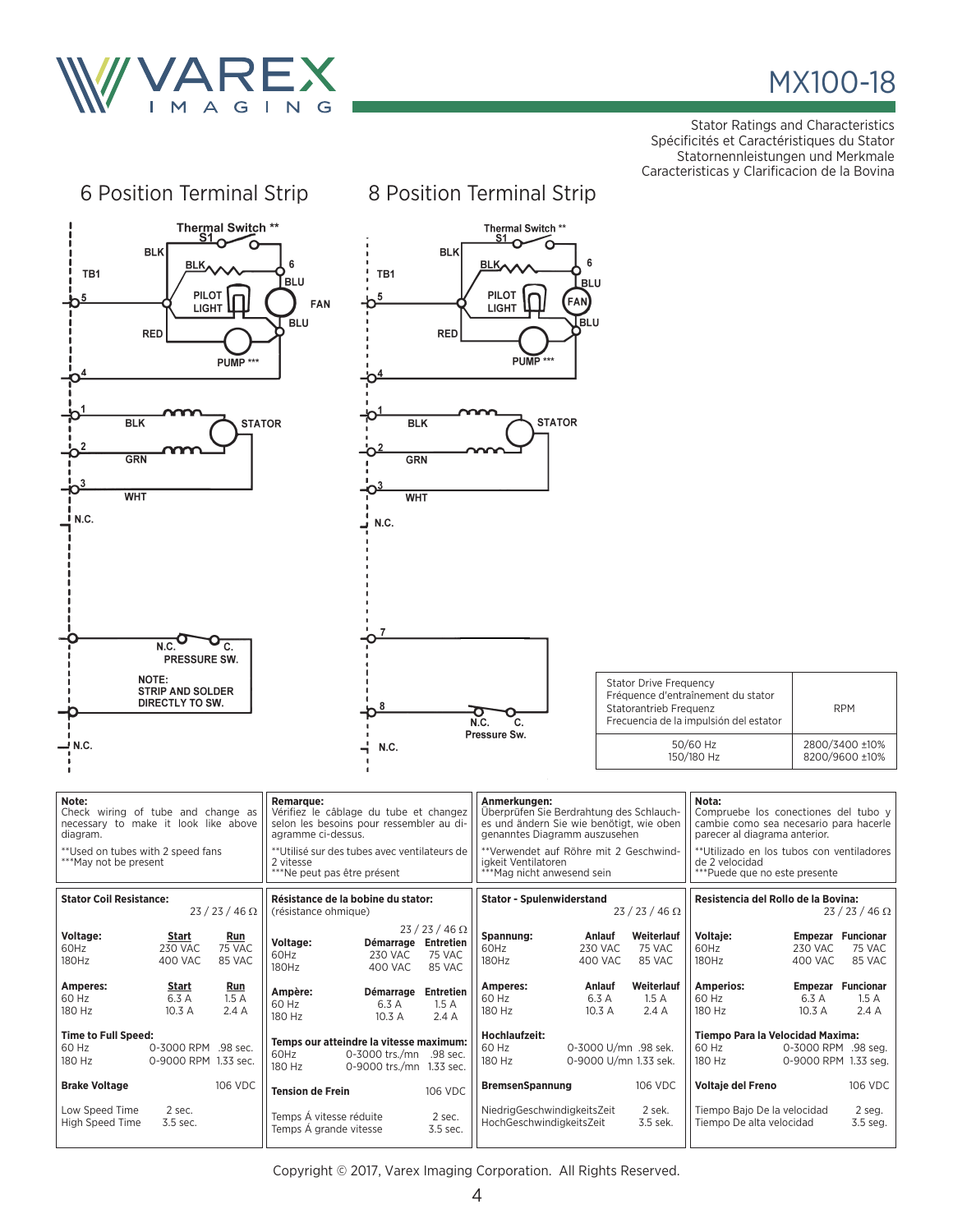

MX100-18

Housing Cooling Characteristics Caractéristiques de Refroidissement de la Gaine Gehäuseabkühlungscharakteristiken Caracteristicas de Enfriamiento del Encaje



| Note:                                                                                                                                                                                            | <b>Remarque:</b>                                                                                                                                                                                                                 | Anmerkungen:                                                                                                                                                                                                                                      | Nota:                                                                                                                                                                                                                        |
|--------------------------------------------------------------------------------------------------------------------------------------------------------------------------------------------------|----------------------------------------------------------------------------------------------------------------------------------------------------------------------------------------------------------------------------------|---------------------------------------------------------------------------------------------------------------------------------------------------------------------------------------------------------------------------------------------------|------------------------------------------------------------------------------------------------------------------------------------------------------------------------------------------------------------------------------|
| 1. Heat inputs into housing include tube<br>power, filament power, and stator power.<br>2. Heating curves based on no restric-<br>tions of natural convection around tube  <br>housing assembly. | L'apport calorifique dans la gaine incult   <br>la puissance du tube, du filament et du<br>stator.<br>2. Courbes d'échauffement basées sur<br>une circulation d'air naturelle sans en-<br>trave autour de l'ensemble gaine-tube. | Die wärmungskurven berücksichtigen<br>die Verlustleistung aus der Anode, der<br>Kathode und des stators.<br>  2. Die Heizkurven basieren auf keinerlei  <br>Einschränkung der natürlichen Kon-<br>vektion in der Umgebung der Strahler-<br>haube. | La energia del encaje incluye el poder<br>del tubo, el poder del filamento y el<br>poder de la bovina.<br>2. Las curvas de calentamiento no son<br>afectadas por el calor natural creado en<br>la parte exterior del encaie. |